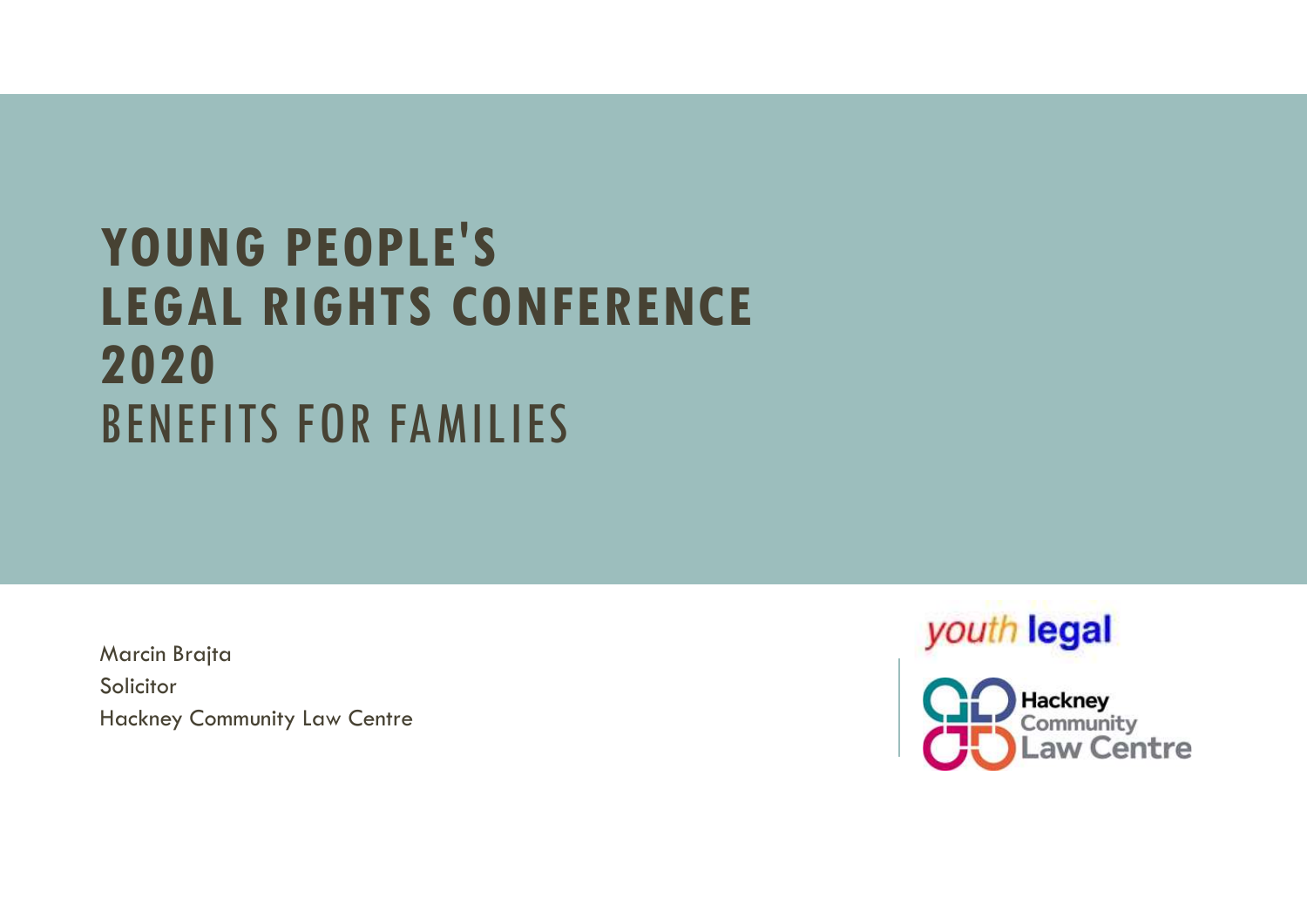## INTRODUCTION

•Hackney Community Law Centre's work

- -
- •Hackney Community Law Centre's work:<br>•How Covid 19 affected our benefits work:<br>•Pre-Covid 19:<br>•Most of benefits work: appeals (both First and Upper Tier Tribunal)<br>•Covid 19:<br>•PIP appeal listed for 27 October 2020 (initial PIP appeal listed for 27 October 2020 (initially scheduled for end of March) challenging a PIP decision made in December 2019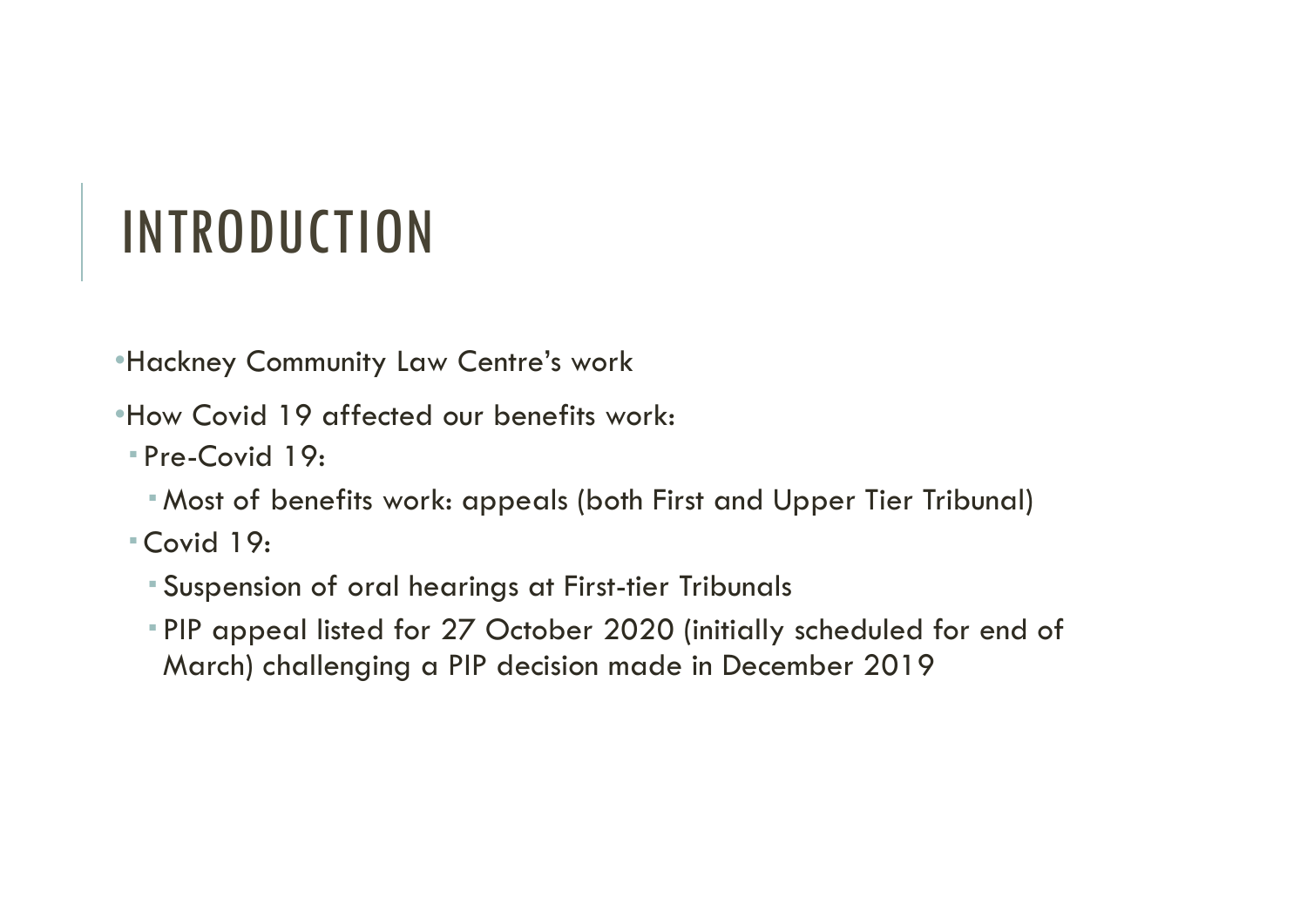# COVID 19, SOCIAL SECURITY AND IMPACT ON<br>FAMILIES FAMILIES COVID 19, SOCIAL SECURITY AND IMPACT ON<br>FAMILIES<br>•Overview of how Covid 19 affected benefits for families

- •Issues we initially dealt with:
- **Inability to challenge UC decisions**
- UC and benefit cap:
- Two case studies:
- Single mother of three furloughed, made redundant and then benefit capped soon after giving birth as she lost her earned income.
- Single mother of three, benefit capped and left with less than £20 per week for her and three children. Unable to access DHP as her local authority said she had no housing needs.

•Lessons learnt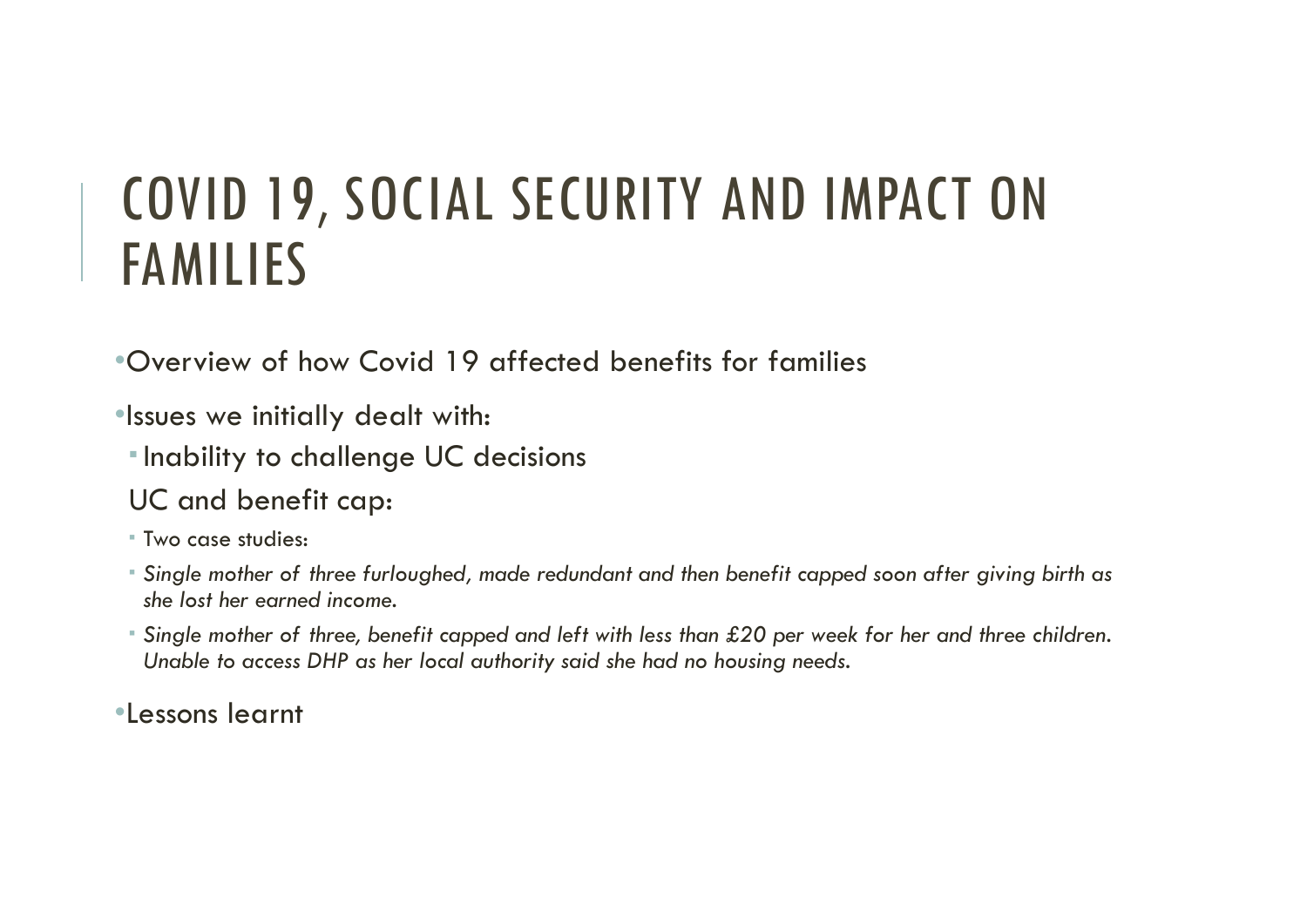# SOCIAL SECURITY SYSTEM AND COVID 19<br>Some very important changes e.g. furlough scheme, help for the self employed

•Some very important changes e.g. furlough scheme, help for the self employed

But:

- •The number of people claiming unemployment related benefits increased by 1.5 million between March 2020 and September 2020
- •Workers who are from a BAME background, women, young workers, low paid workers and disabled workers, have been most negatively economically impacted by the coronavirus outbreak. •Some very important changes e.g. furlough scheme, help for the self employed<br>
But:<br>
•The number of people claiming unemployment related benefits increased by 1.5<br>
million between March 2020 and September 2020<br>
•Workers wh
- decrease in the number of hours worked by those who were still economically active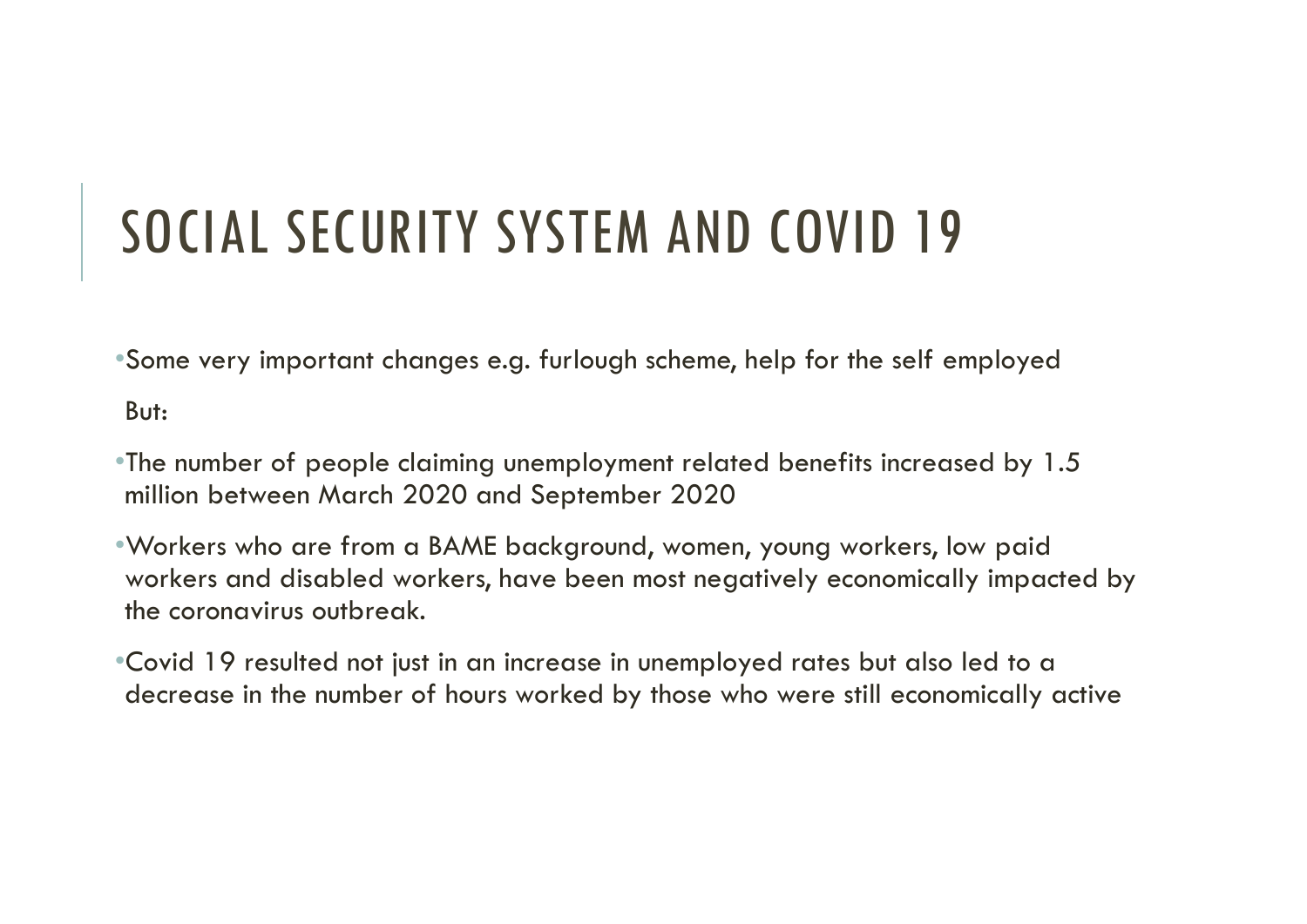# HOW TO CHALLENGE POOR DECISIONS?

The usual route:

- 1) Mandatory Reconsideration,
- 2) appeal
- 3) Wait for a hearing

Problems encountered during lockdown:

Example: on 27 October First-tier Tribunal heard an appeal of a decision made in December 2020

How to challenge a decision if you are in lockdown?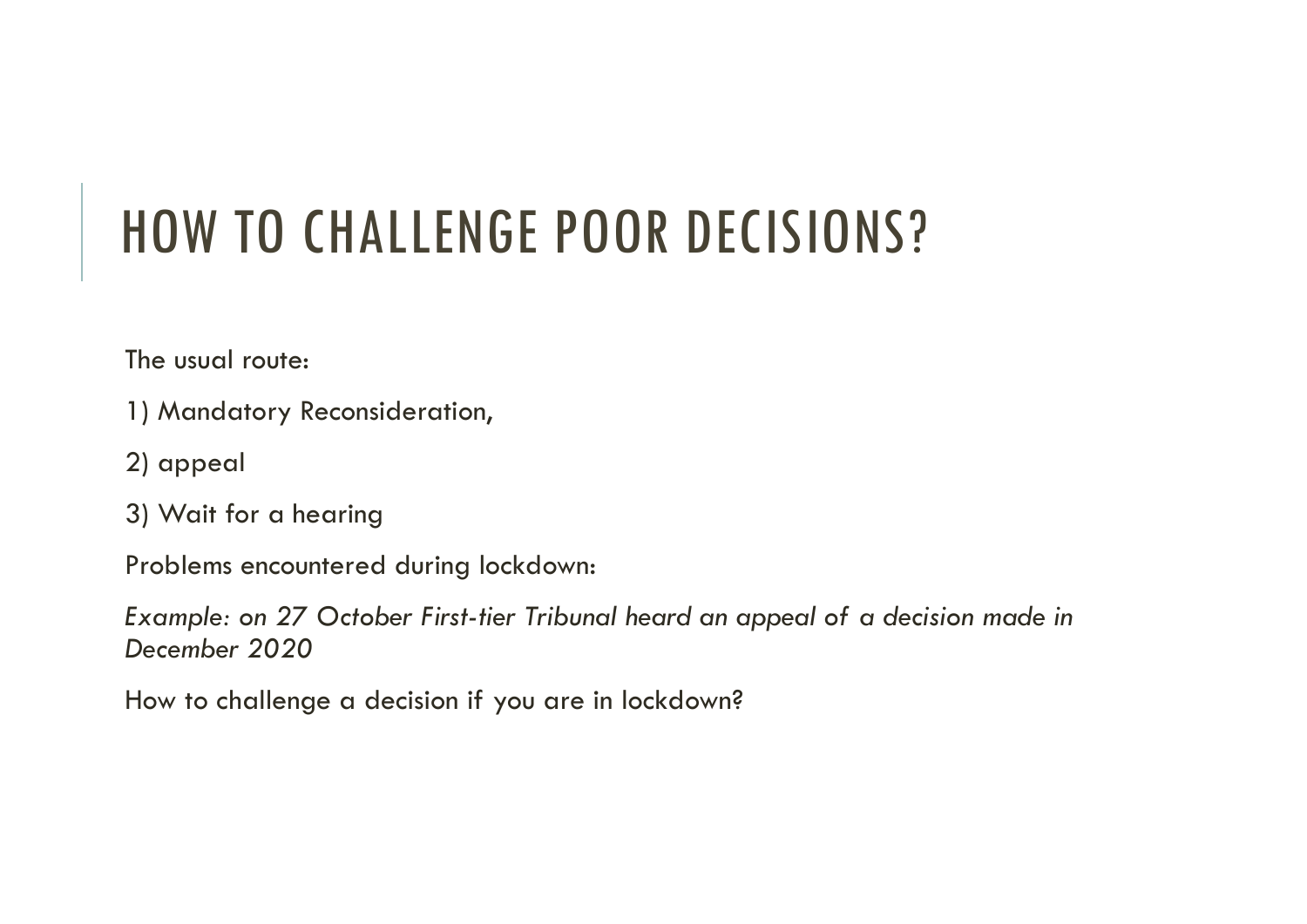•A single mother of two young children left with no income soon after the lockdown was announced.

•Main issues:

- UC claim was closed, no access to the online journal
- **Is it safe to expect her to post a letter to the DWP?**
- Can she wait 12 months to find out if she is entitled to UC?

•Outcome: Success!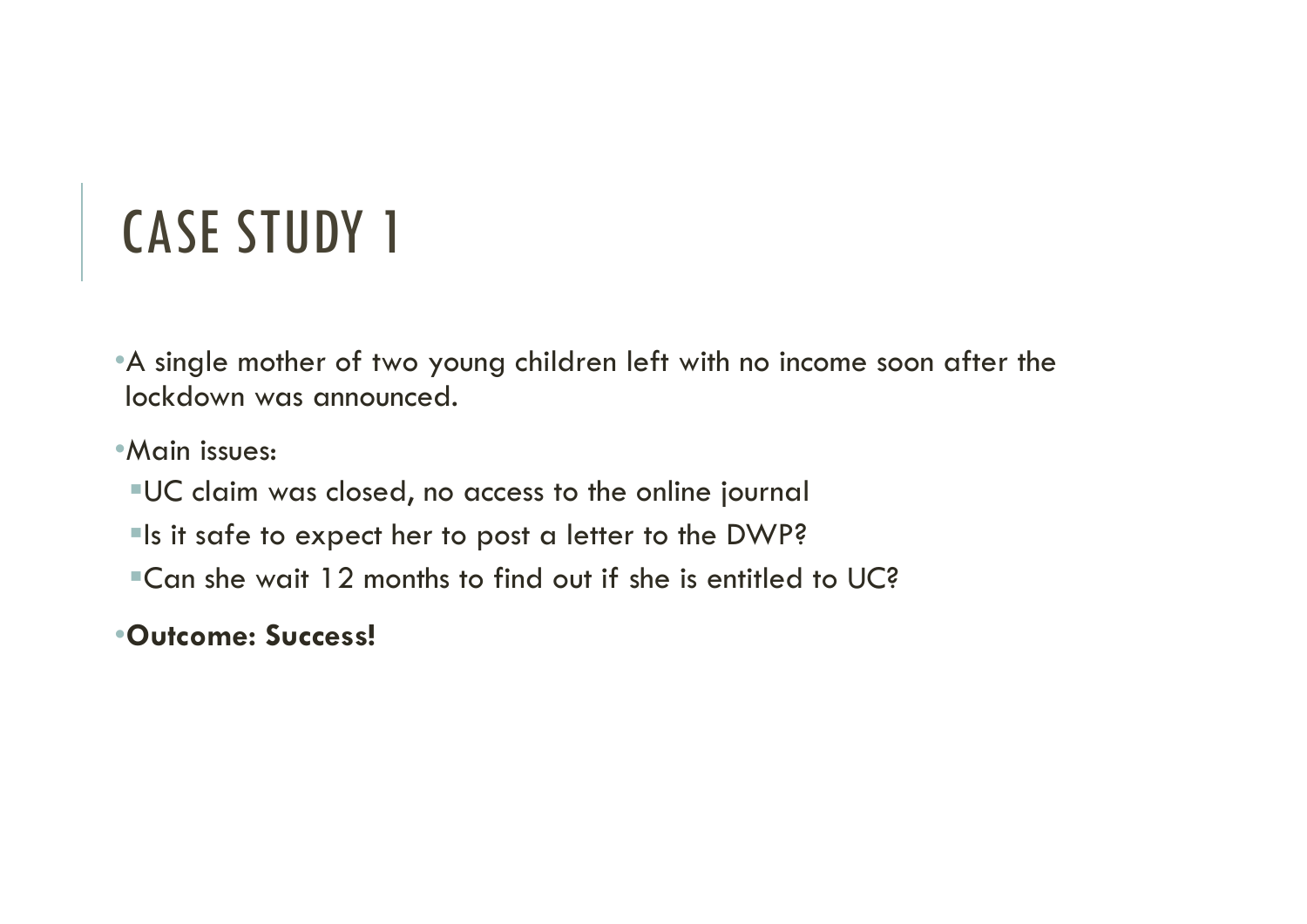Single mother of two children, works as a carer. Left with no help with housing costs because the tenancy was in the name of a former husband (even though she was the sole adult occupier as the husband was deported over a decade ago)

### Main issues:

- The landlord had already obtained an outright possession order and said would enforce the warrant as soon as the stay on possession proceedings is lifted
- Do we have enough time to go through MR?
- Can we threaten JR when the online journal is open and the DWP are responding to our messages?

## Outcome: Success!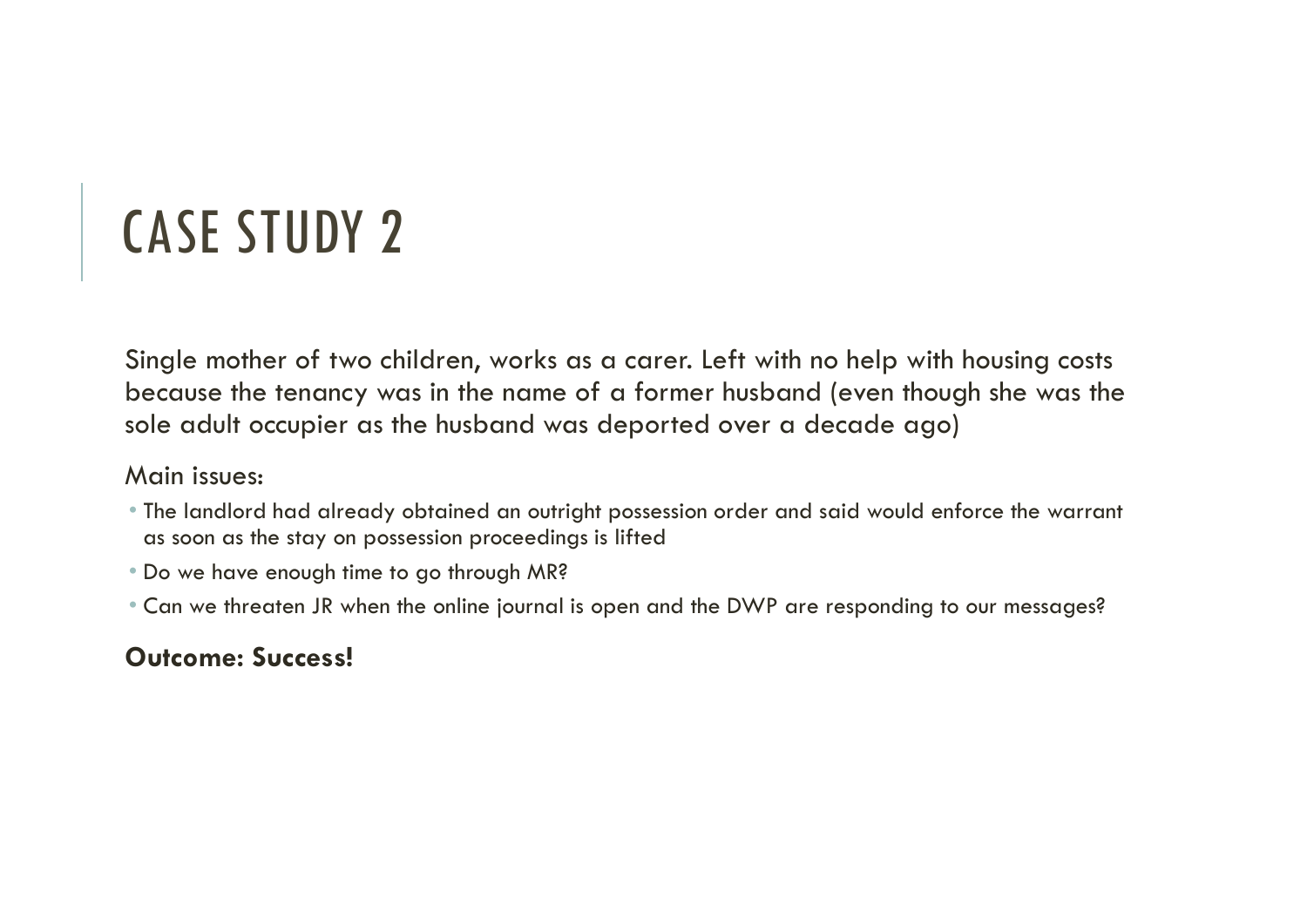# BENEFIT CAP AND COVID 19

According to the DWP:

The number of households that had their benefits capped increased by 93% in May 2020 from February 2020 to 154,000 households. This is the biggest increase in the number of capped households since April 2013 and has been driven by an **BENEFIT CAP AND COVID 19**<br>According to the DWP:<br>The number of households that had their benefits capped increased by 93% in May<br>2020 from February 2020 to 154,000 households. This is the biggest increase in the<br>number of reflection of the impact of the COVID-19 pandemic.

(https://www.gov.uk/government/publications/benefit-cap-number-of-householdscapped-to-may-2020/benefit-cap-number-of-households-capped-to-may-2020)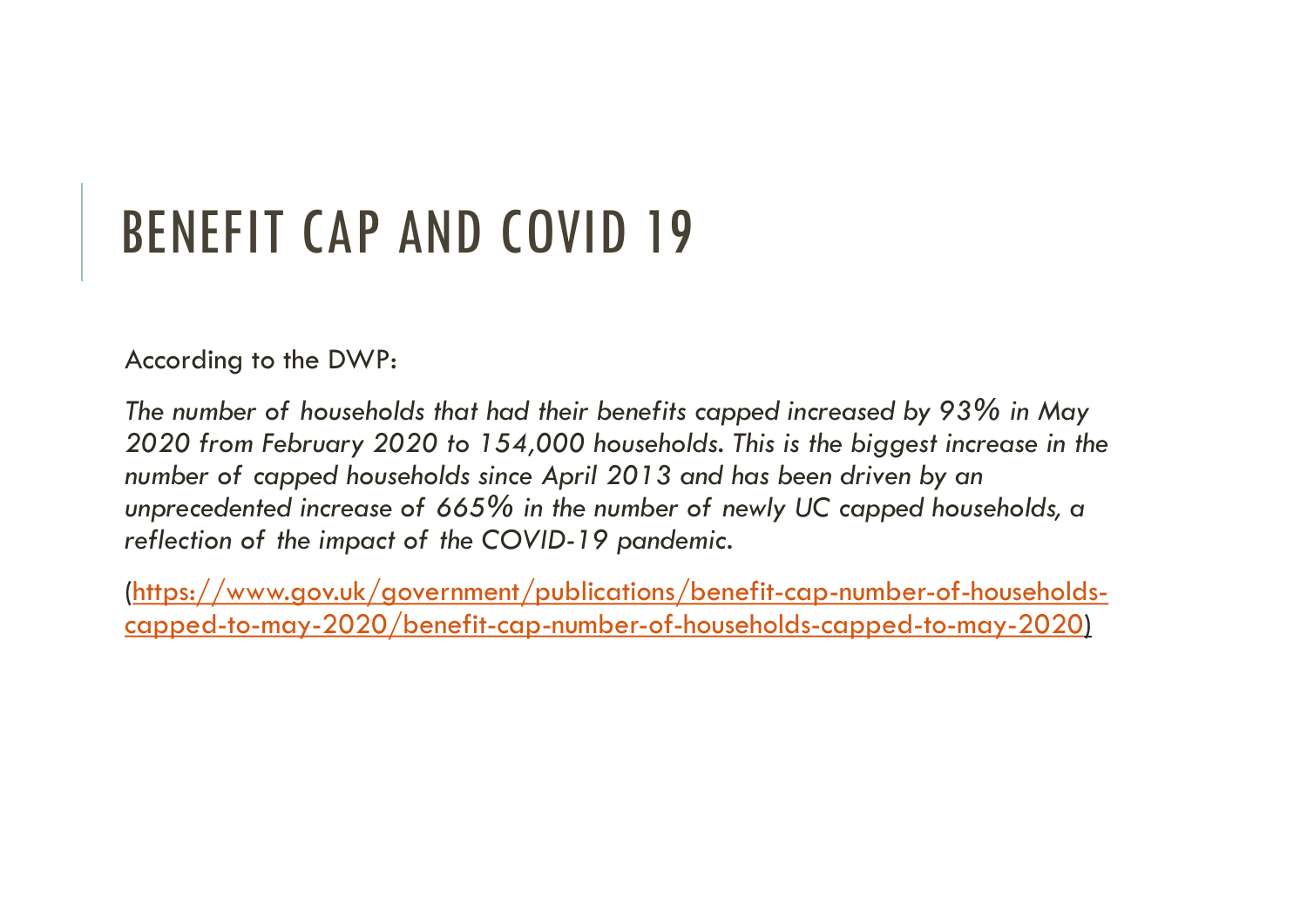## WHY DO WE HAVE THE BENEFIT CAP?

According to the government, the (revised) cap had three aims:

WHY DO WE HAVE THE BENEFIT CAP?<br>Excording to the government, the (revised) cap had three aims:<br>(a) to improve the fairness of the social security system and to increase public<br>confidence in its fairness, particularly in r WHY DO WE HAVE THE BENEFIT CAP?<br>
(a) to improve the fairness of the social security system and to increase public<br>
confidence in its fairness, particularly in relation to the government's objective not to reward<br>
non-worki WHY DO WE HAVE THE BENEFIT CAP?<br>
scording to the government, the (revised) cap had three cims:<br>
(a) to improve the fairness, particularly in relation to the government's objective not to reward a<br>
non-working family with

children.

Incentivisation of work was the main aim. The ability of parents to escape the cap by undertaking work for not less than the specified number of hours was described by the government as a key exemption and is therefore **ce**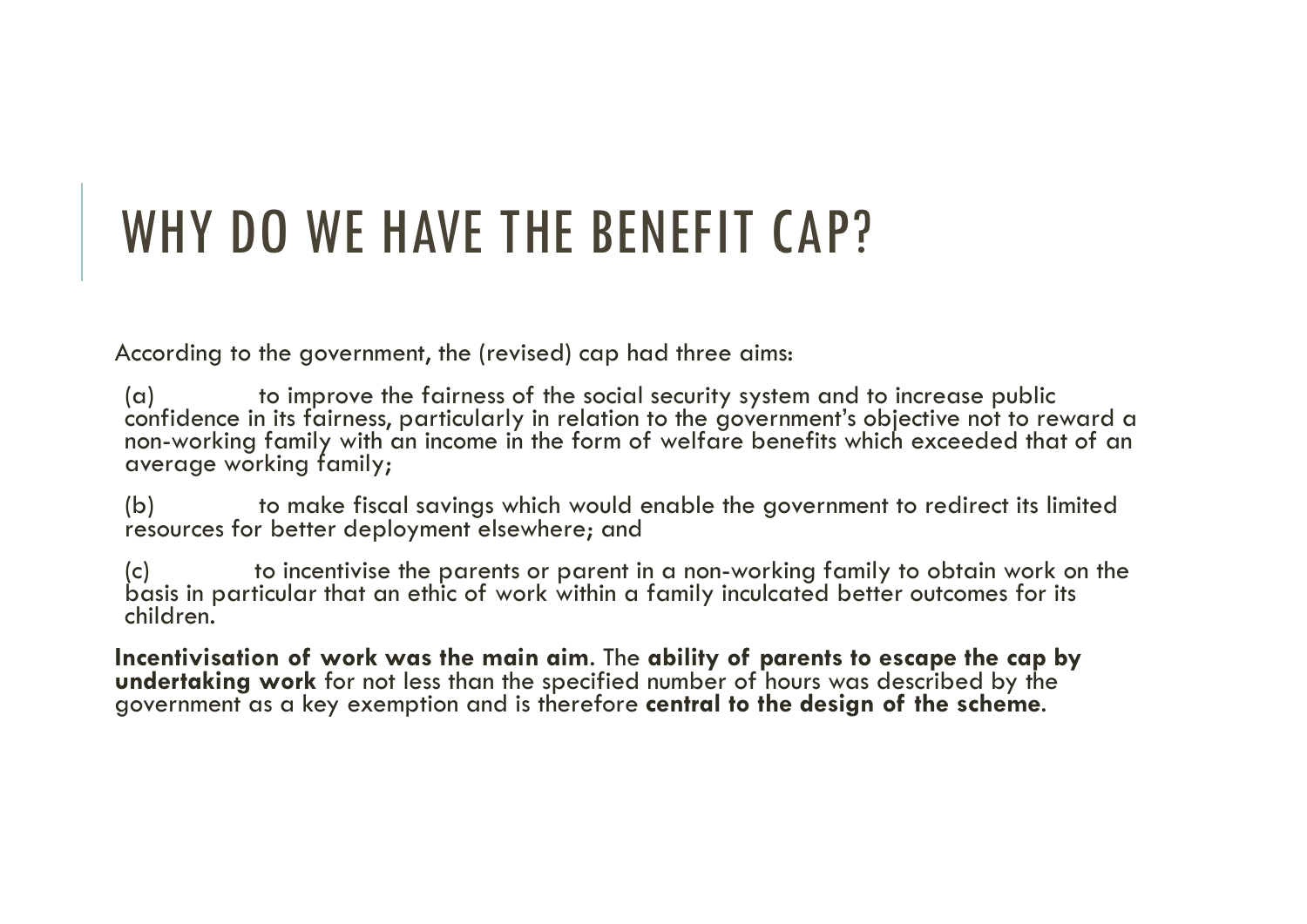Single mother of three furloughed, made redundant and then benefit capped soon after giving birth as she lost her earned income.

•Is DHP an answer?

The government's defence of its application of the cap to lone parents relied largely on the possibility of making a Discretionary Housing Payment ("a DHP")

## •Outcome: Pending

Child Poverty Action Group has a similar case which was heard by the High Court:

https://cpag.org.uk/welfare-rights/resources/test-case/maternity-allowance-anduniversal-credit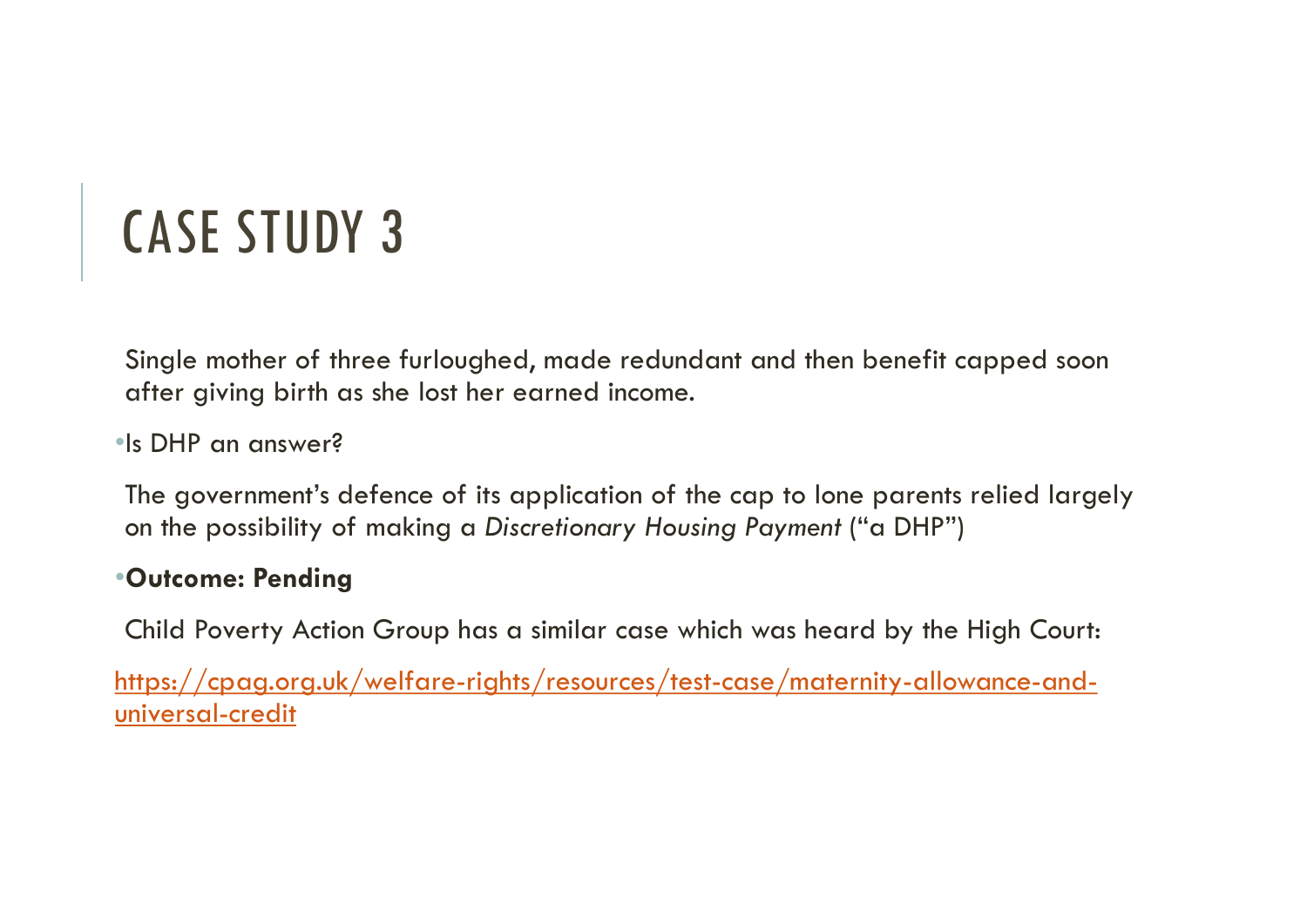Benefit capped and left with less than £20 per week for her and three children.

•DHP is supposed to help in a situation like this.

•Unable to receive DHP as her local authority said she had no housing need (as in theory her housing costs element after the benefit cap was enough to cover rent plus arrears. The fact that she was left with £20 per week to pay bills and was irrelevant according to her local authority)

### •Outcome: Partial success!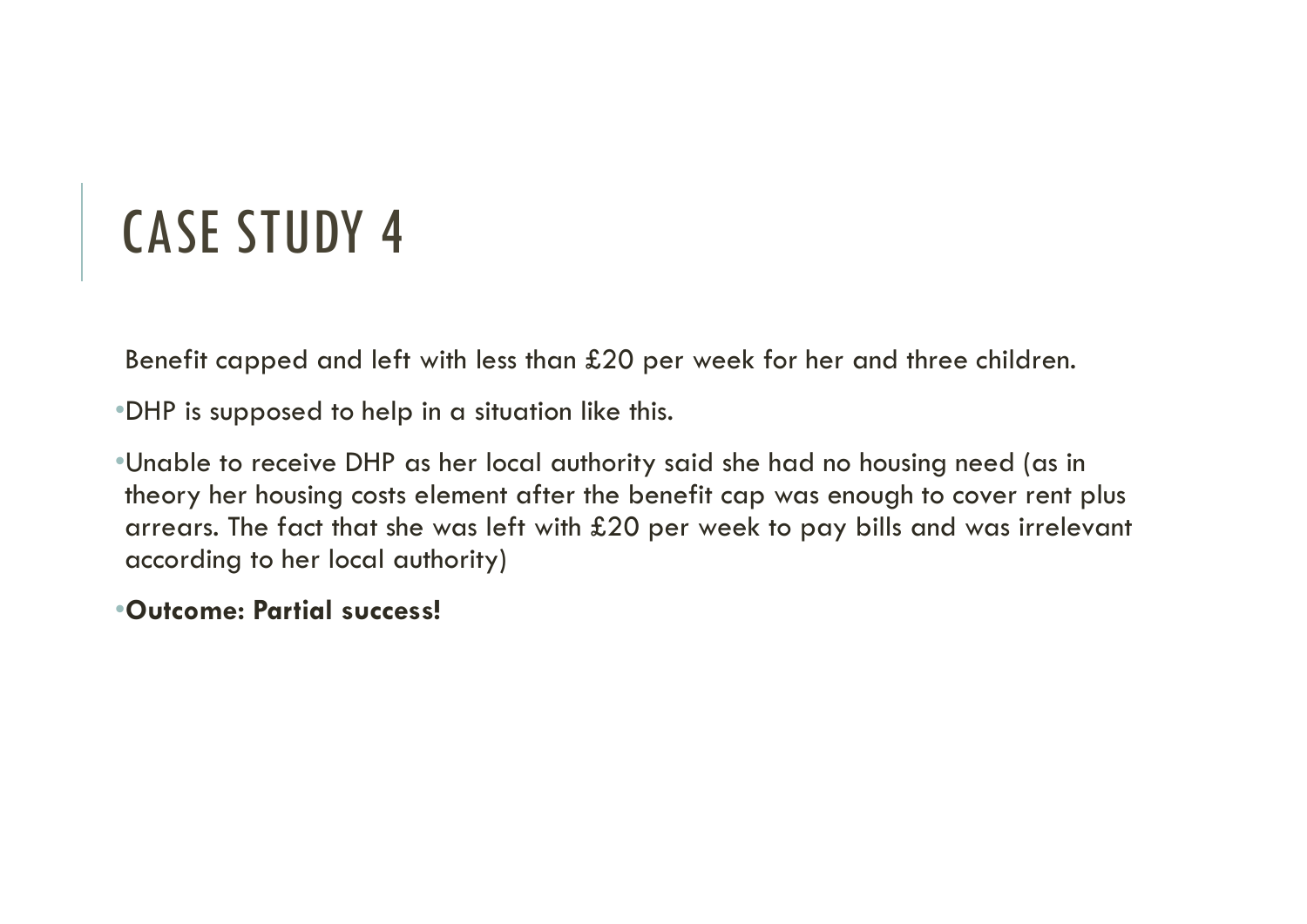## LESSONS LEARNT

•Tribunals are mostly closed and therefore expect a significant backlog

•Are mandatory reconsiderations still mandatory?

See: Connor v SSWP [2020] EWHC 1999 (Admin) paragraph 19:

Even though the condition imposed by regulation 3AZ is not an abrogation of the right of access to court, for the reasons already given I accept that it is an impediment or hinderance to that right of access. Thus, the issue is whether the condition is proportionate.

•Can letters before claim and threat of judicial review replace the benefit appeals?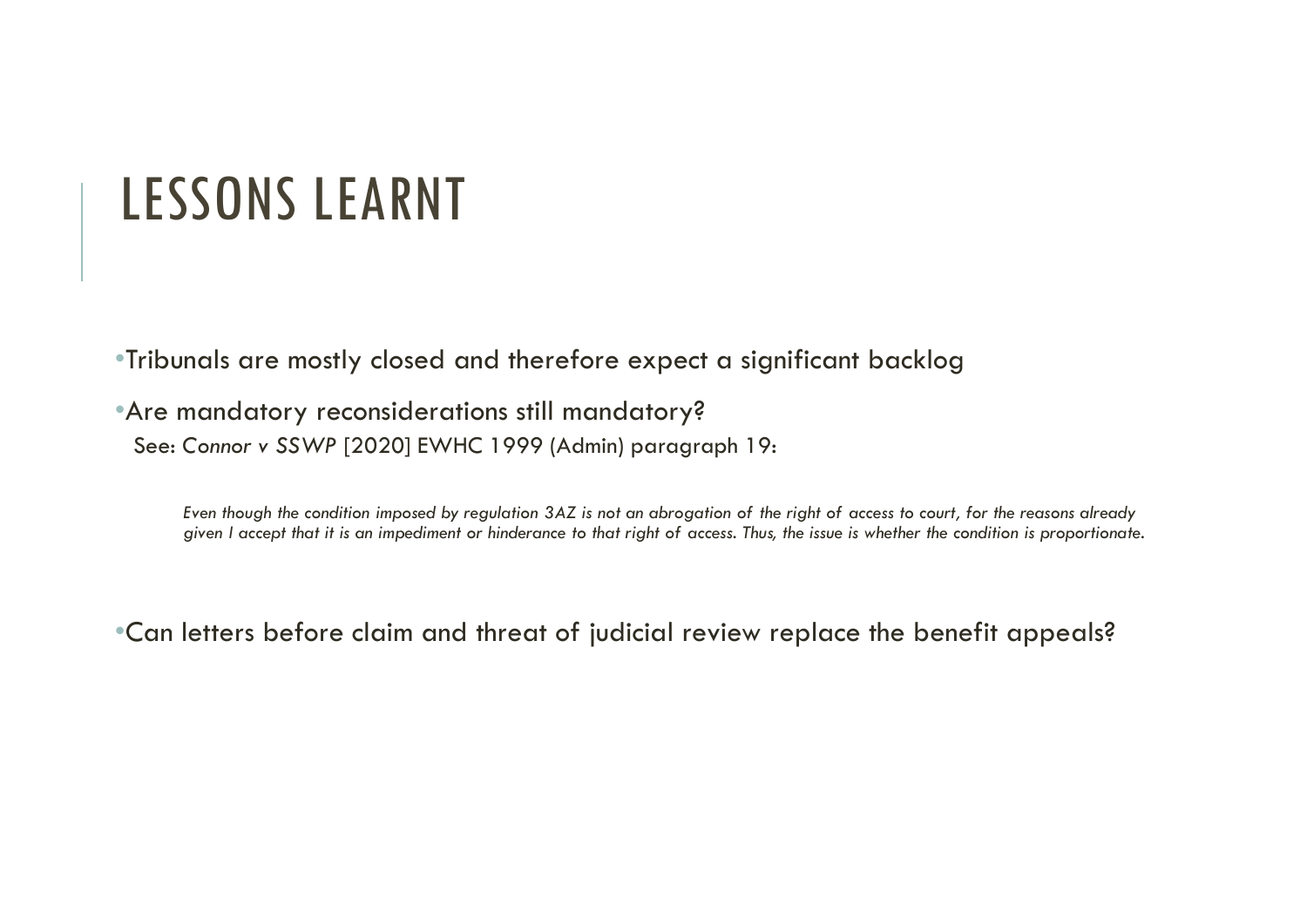## LESSONS LEARNT

•Can anything be done about the benefit cap?

•Can DHPs become the safety net of last resort?